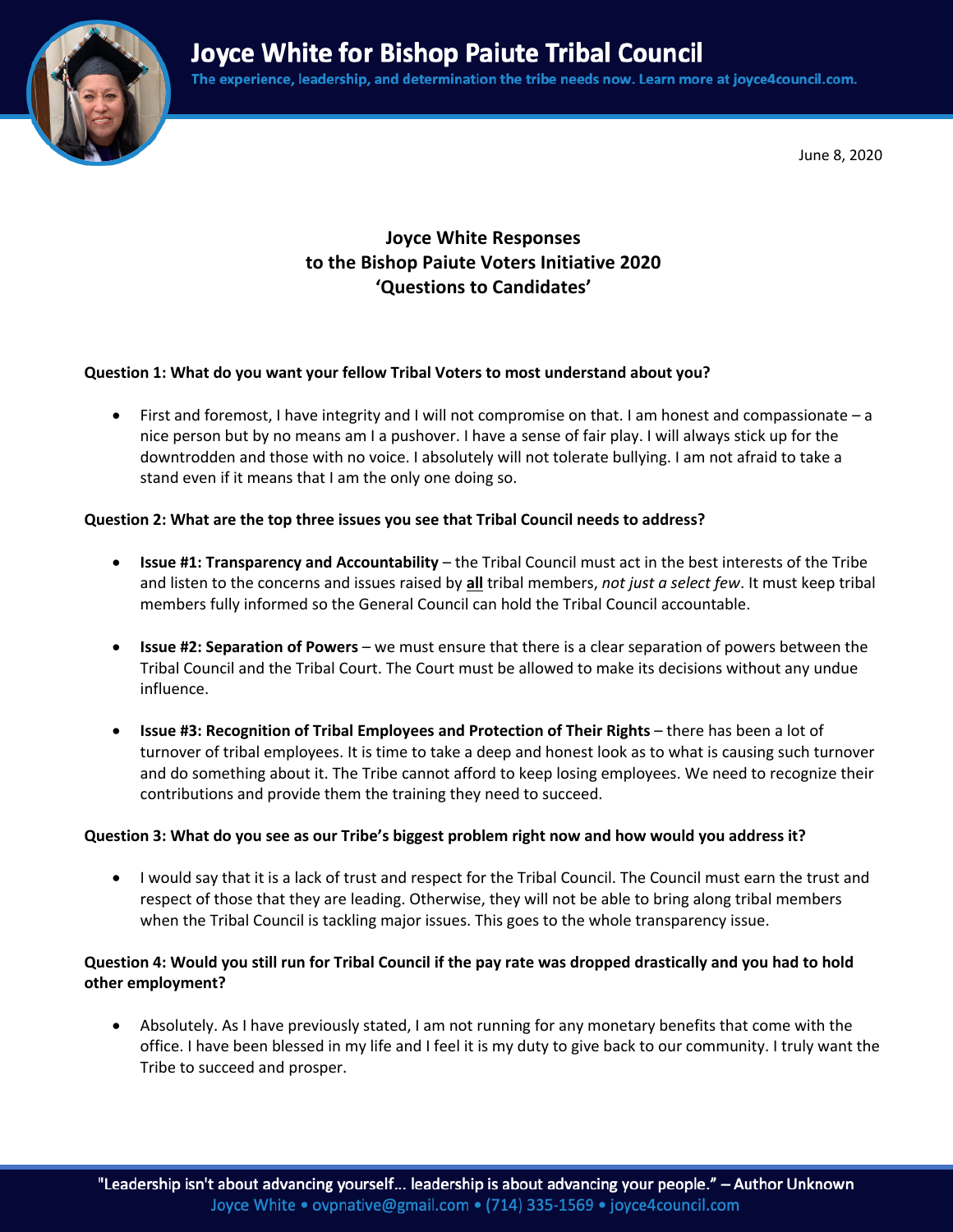

# **Question 5: With drug use and abuse as such a significant problem on the reservation, how would you try to tackle that complex issue?**

• This is an issue that has touched everyone on the reservation. We are a village of people and we all need to look out for and take care of each other. Drug use and abuse is a significant problem and the recidivism rate for those seeking treatment is very high. I believe the answer toward addressing the issue is to build a Recovery Treatment Center here on the reservation, which incorporates traditional wellness programs. As I have previously stated, if we hope to see our loved ones successfully recover, we need to provide them with the tools and resources to do so here at home.

### **Question 6: How do you think we can help our members who don't qualify for housing/TANF or other programs?**

• There is a major housing shortage on the reservation. We need to look at acquiring more land, so our people are not forced to move off of the reservation. We also need to look at why certain members are not qualifying for certain programs and work with them to help them qualify.

# **Question 7: Do you feel the general council should have a vote on the tribal council terms in office? If so, should tribal council be two or four years?**

• I feel that the General Council should be allowed to have a voice in the term of the Tribal Council members. As for the term, itself, four years does seem like a long time but there is a learning curve for new Tribal Council members, and it takes time to cultivate relationships with various agencies and other governmental entities. I believe most city councils recognize this and have four-year terms for their council members. Having said this, I would be willing to accept the decision of the people. I do, however, favor term limits (*e.g.* two term maximum). This would ensure the infusion of new ideas from incoming Tribal Council members and also ensure that no Tribal Council member starts to treat the office as their personal fiefdom.

### **Question 8: Where do you stand with respect to Toiyabe Indian Health Project and enforcement of TERO?**

• I have not been involved directly in this issue; however, I understand that Toiyabe has been fined for noncompliance with the TERO ordinance, which was put in place to ensure there is no discrimination of tribal members seeking employment and to ensure their rights during employment. I understand that Toiyabe initially declined to pay such fees, which are rapidly increasing. As long as TERO is in effect, I believe that Toiyabe should comply with the ordinance. All parties need to remember who they serve and must come together to resolve this issue for the betterment of the community.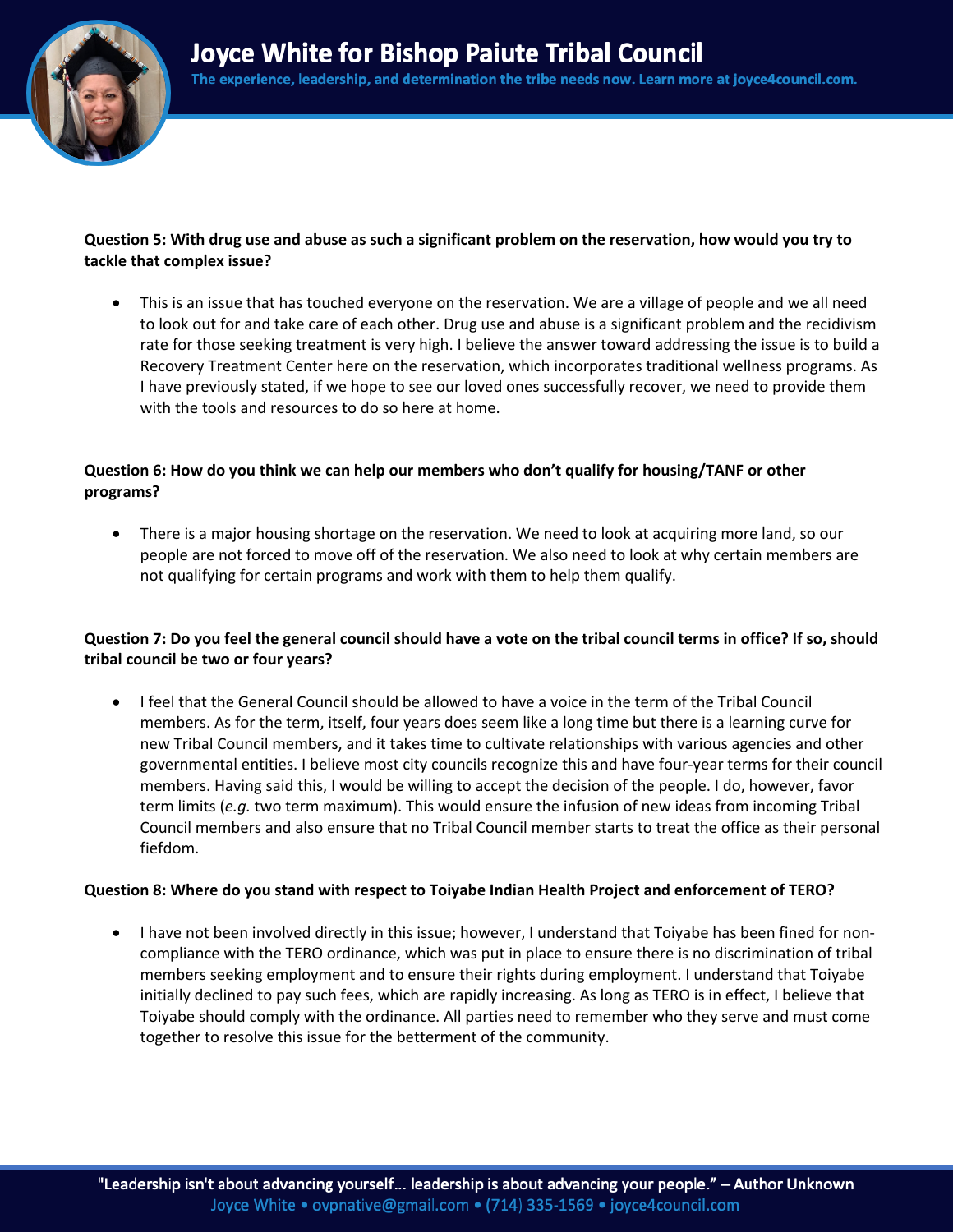

**Question 9: What are your views on creating a Constitution for Tribal Council in addition to adopting the law and order, and a misconduct policy? This is so there can be a separation of powers between the two branches to ensure the Tribal Police and Tribal Court can enforce the law objectively without fear of retaliation.**

• I believe the Tribe should have a Constitution that is voted upon by the General Council along with a 'law & order' code. A constitution is a vital part of our sovereignty as a Nation. As stated above, I favor a separation of power between the Tribal Council and the Tribal Court. I believe the Tribal Court and the Tribal Police must be free to exercise their powers without undue influence or fear of reprisal. I think the reference to a misconduct policy refers to a code of ethics, which I fully support.

# **Question 10: Many feel the constitution and bylaws is a necessary document. What are some of the items you feel need to be included in this document?**

• A good Constitution will address, among other things, tribal government powers, the use of ordinances and bylaws, methods of enforcing the Constitution, checks and balances, and amendments of the Constitution. It is imperative for the General Council to have input and vote on the final form of the Constitution.

# **Question 11: What is your take on making a balance between the executive branch, judicial branch, and legislative branch so that one is not over the other, so that they are equal, which will put a stop to the possibility of any future Tribal Council potentially using Tribal Police and the Tribal Court for personal and/or family gain?**

• This is similar to question 9. The issue I see with making the Tribal Police equal to the Tribal Council is that there would be no oversight of the Tribal Police. If there are policing issues, it would not be clear as to who would be the arbiter in such cases. I definitely favor a clear separation of the Tribal Council and the Tribal Court.

# **Question 12: Do you think the Tribal Council should have the power to fire and hire tribal employees like they do now and why or why not?**

• The Tribal Council is bound to fire and hire employees in accordance with tribal employee policies. However, it is imperative for the Tribal Council to act in an ethical manner in its dealings with employees. Even if employment is "at will," employees should always be given a second chance (*e.g.* employee is placed on an action plan instead of being immediately fired, unless a major transgression has occurred). We have made an investment in our tribal employees and need to work with them to retain them, if possible. I also feel that nepotism has no place in the workplace.